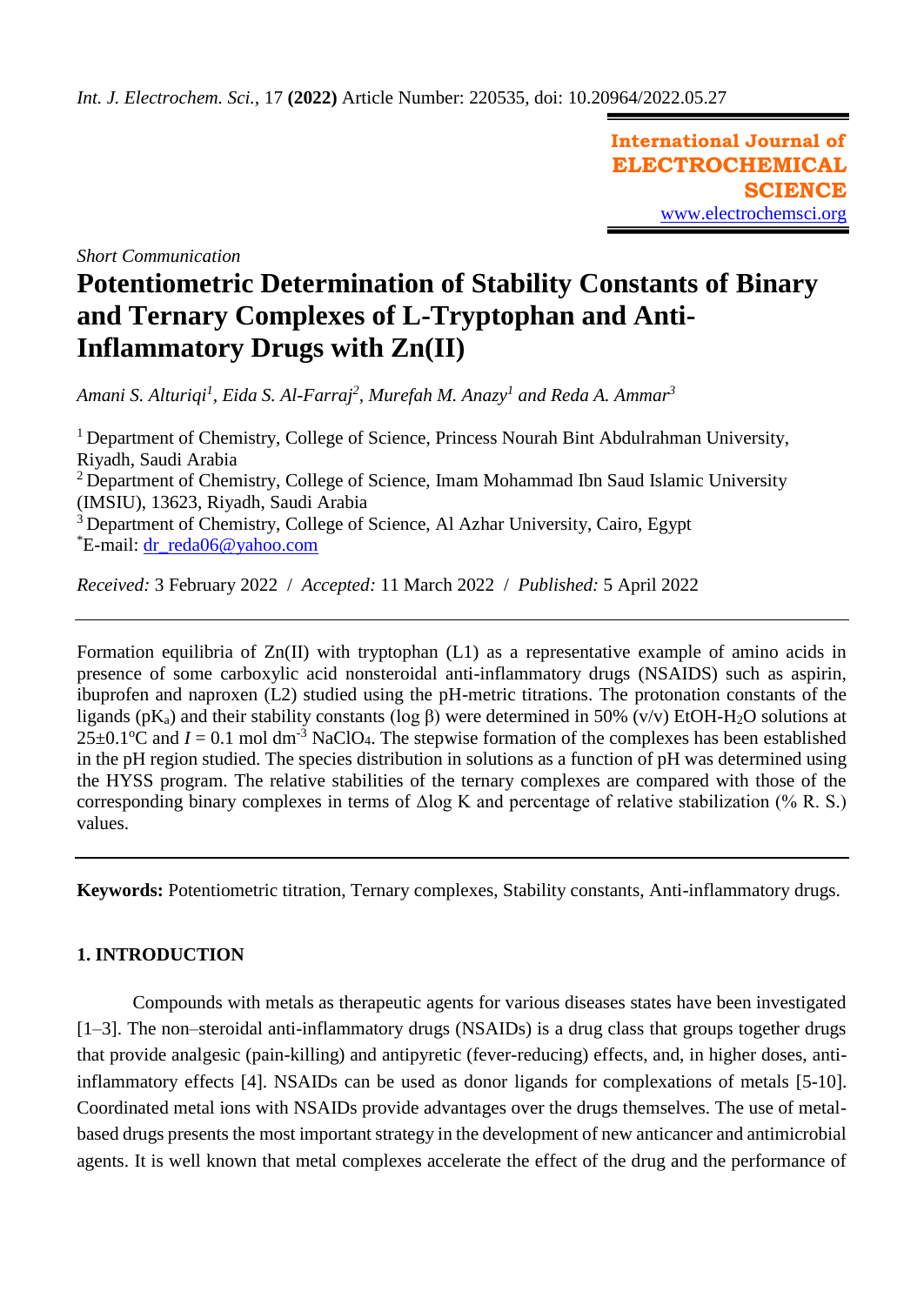the therapeutic agent can be enhanced when coordinating with a metal ion [11, 12]. Moreover, the coordination residues can exert their own effects; for instance, anti-tumoral and anti-bacterial activities are expected in the cases the central atoms are  $Pt(II)$ ,  $Pt(TV)$ ,  $Bi(III)$ ,  $Sb(III)$ ,  $Ag(I)$ ,  $Sb(V)$ , and  $Au(I)$ [6-8]. Ternary complexes have been extensively studied due to their potential role in biological processes and may manifest as metallic enzyme substrate complexes. The stability constant of metal complexes with drugs is useful for knowing the appropriate dose of a drug and its effect with all other components of the bloodstream as well as for measuring the strength of metal ligand bonds [13]. Here, we report the solution equilibrium studies of the ternary complexes including  $Zn(II)$  with tryptophan (L1) and some non-steroidal anti-inflammatory drugs (L2). Stability constants of ternary systems were determined by potentiometric method using the computer program named "HYPERQUAD" at  $25\pm0.1^{\circ}\text{C}$  and  $I = 0.1$ mol dm<sup>-3</sup> NaClO<sub>4</sub> in 50% (v/v) EtOH-H<sub>2</sub>O medium. The relative stabilities of the ternary complexes are compared with those of the corresponding binary complexes in terms of  $\Delta \log K$  and % R. S values.

#### **2. EXPERIMENTAL**

All chemicals and reagents were used as received without further purification (formulae of the ligands selected are provided in Figure 1). A prepared solution of NaOH (carbonate free) was standardized with potassium hydrogen phthalate (KHP) solution. Ionic strength was adjusted to 0.1 mol dm<sup>-3</sup> by addition of NaClO<sub>4</sub>. All the standard solutions were prepared using deionized water.

#### *2.1. Apparatus and measuring techniques*

Potentiometric pH-metric titrations have been carried out using a Metrohm 686 titroprocessor equipped with a 665 dosimat. The electrode was calibrated with standard buffer solutions (pH 4.0 and 10.0) before the pH measurements at  $25\pm0.1^{\circ}$ C. The cell solution was stirred at constant speed during the titration using magnetic stirring system. The titration reaction was investigated in presence of purified  $N_2$  atmosphere using standard solution of 0.05 mol dm<sup>-3</sup> sodium hydroxide free from carbon dioxide. The ionic product  $(Kw = [H+][OH-])$  was calculated at I= 0.10 mol dm-3 using NaClO<sub>4</sub> in 50% (v/v) EtOH-H<sub>2</sub>O solutions based on measurements of [OH<sup>-</sup>] and pH in several series of experiments. The pKw value obtained in this medium is 14.43. Total volume in all potentiometric titrations was adjusted to 40 cm<sup>3</sup>. pK<sub>a</sub> of the ligands were determined by titrating the ligand solution (1.0×10<sup>-3</sup> mol dm<sup>-3</sup>) of constant ionic strength 0.1mol dm<sup>-3</sup> NaClO<sub>4</sub>. log β of the binary complexes were determined by titrating a solution mixture of  $Zn(II)$  (1.0x10<sup>-3</sup> mol dm<sup>-3</sup>) + (L1 or L2) (1.0x10<sup>-3</sup> <sup>3</sup> and 3.0x10<sup>-3</sup> mol dm<sup>-3</sup>). log β of the ternary complexes were investigated using potentiometric data obtained from mixtures of Zn(II), L1 and L2 in the concentration ratio 1:1:1. For all the titrations, HClO<sup>4</sup> solution was added, so that they were fully protonated at the beginning of the titrations.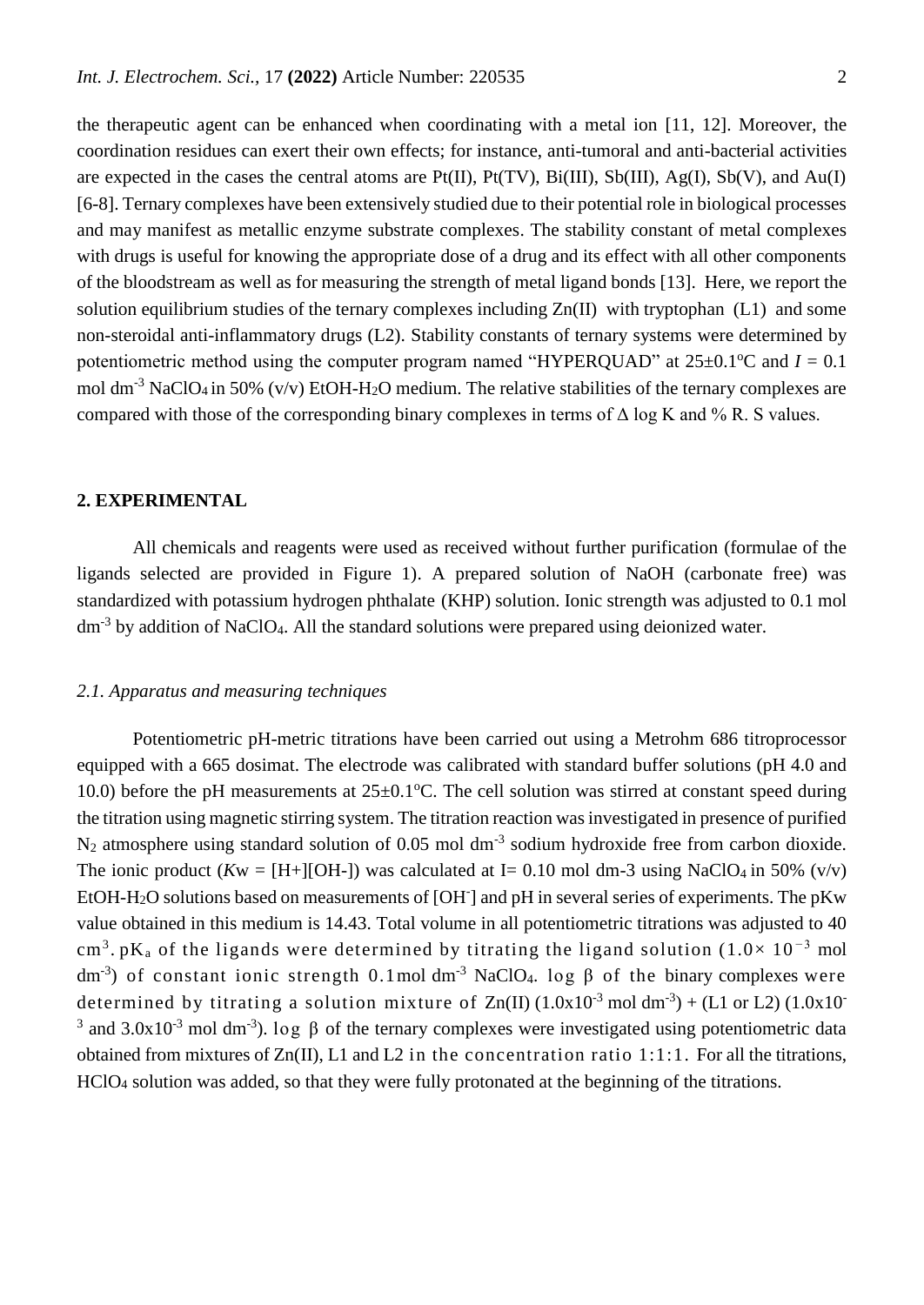#### *2.2. Data processing*

 $pK_a$  and log  $\beta$  were calculated using the HYPERQUAD computer program [14]. For this purpose, a fitting criterion based on the minimization of the nonlinear least-squares sum defined by the difference between the calculated and the experimental data of the titration curves was used Eq.1:

$$
X^{2} = \sum \frac{(calculated - experimental)^{2}}{experimental}
$$
 (1)  
The equilibrium can be written as follows (obsrose are omitted for simplicity)

The equilibrium can be written as follows (charges are omitted for simplicity).  
\n
$$
a(M) + b(L1) + c(L2) + d(H) \longrightarrow [(M)_a(L1)_b(L2)_c(H)_d]
$$
\n
$$
\beta_{abcd} = \frac{[Zn_aL1_bL2_cH_d]}{[Zn]^a [L1]^b [L2]^c [H]^d}
$$
\n(3)

Where a, b, c and d are the numbers of Zinc(II) ion, amino acid (L1), drugs (L2) and proton, respectively, in the complex  $Zn_a L1_b L2_c H_d$ . The concentration distribution diagrams were obtained with the program HySS [15], which furnishes a variety of data presentations, including tables of concentrations of all species present in solutions in the selected pH ranges.

### **3. RESULTS AND DISCUSSION**

#### *3.1. Protonation constants of ligands*

Protonation constants of tryptophan and anti-inflammatory drugs (aspirin, ibuprofen and naproxen) examined in this study were determined by potentiometric method at  $25 \pm 0.1$ °C and  $I = 0.1$ mol dm<sup>-3</sup> NaClO<sub>4</sub> in a medium containing 50% (v/v) EtOH-H<sub>2</sub>O. *pK's* of the carboxylic acid group obtained with aspirin, ibuprofen and naproxen are 3.48, 4.89 and 4.22 3.49 respectively, which means that under nearly all physiological conditions, this group is almost entirely deprotonated. Two protonation constants for the tryptophan amino acid are  $pK_{a1}= 2.32$ : carboxylic acid and  $pK_{a2}= 9.21$ : primary amine. The results obtained are in good agreement with the literature data [16-18]. Protonation constants of all of the ligands determined in this study were listed in Table 1.



**Figure 1**. The structural formula of ligands.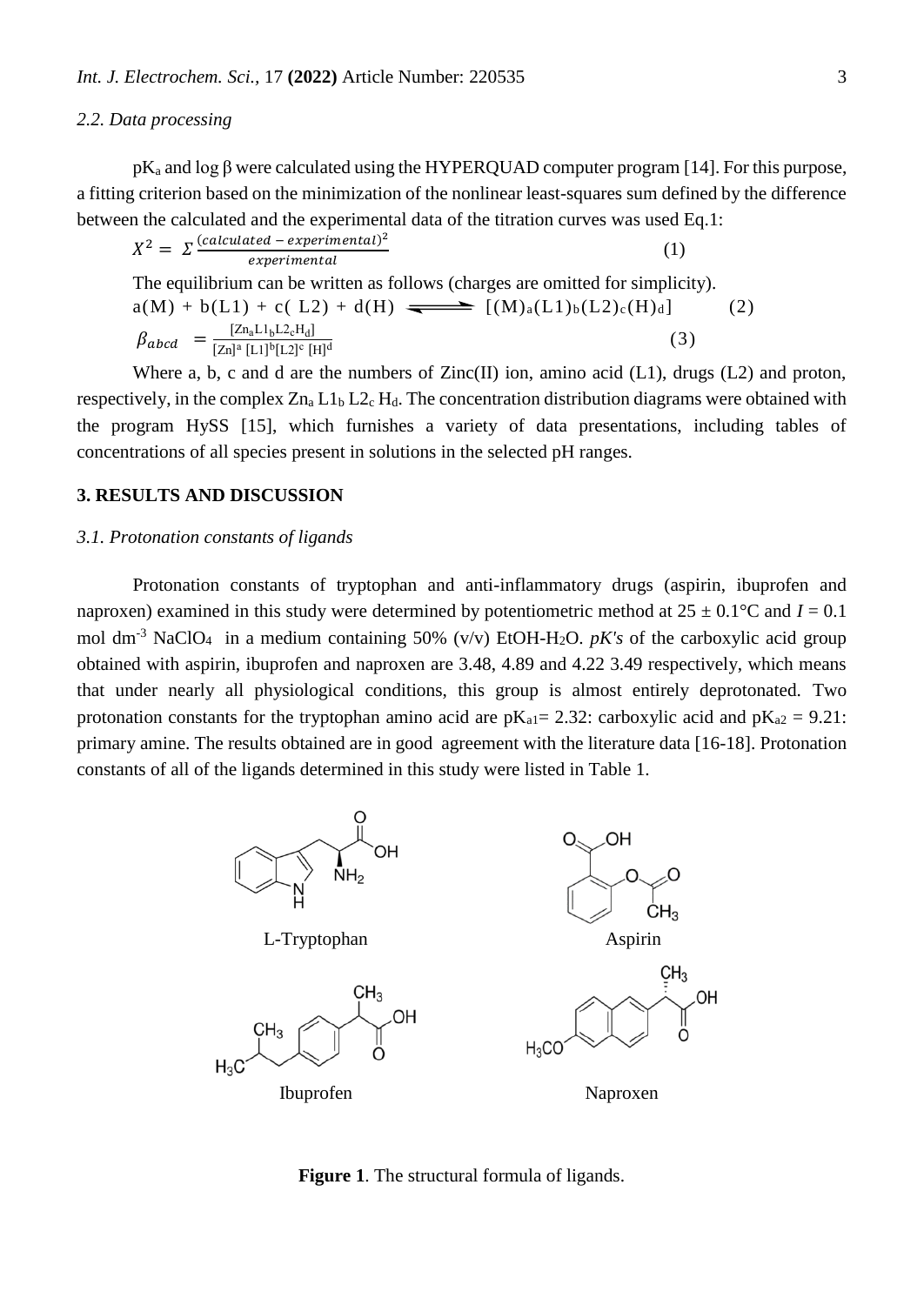| <b>Table 1.</b> The protonation constants of the ligands at $25 \pm 0.1^{\circ}\text{C}$ and $I = 0.1$ mol dm <sup>-3</sup> NaClO <sub>4</sub> in 50% |  |  |  |  |
|-------------------------------------------------------------------------------------------------------------------------------------------------------|--|--|--|--|
| $(v/v)$ EtOH-H <sub>2</sub> O.                                                                                                                        |  |  |  |  |

| <b>Ligands</b>    | $\mathbf{pK}_{a1}$ | $\mathbf{pK}_{a2}$ |
|-------------------|--------------------|--------------------|
| Tryptophan (Tryp) | 2.32(0.001)        | 9.21(0.002)        |
| Aspirin (Asp)     | 3.48(0.001)        |                    |
| Ibuprofen (Ibu)   | 4.89(0.002)        |                    |
| Naproxen (Nap)    | 4.22(0.007)        |                    |
|                   |                    |                    |

*Note.* pK<sub>a1</sub>: corresponds to 11 species (i.e.,  $L^- + H^+ \rightleftharpoons LH$ ); pK<sub>a2</sub> corresponds to 12 species (i.e., LH +  $H^+\rightleftharpoons LH_2^+$ ).Standard deviations are given in parentheses.

#### *3.2. Binary complexes of Zn(II) ion*

The titration procedure were performed for ligands (amino acid or drugs) alone, and in presence of Zn(II) ion potentiometrically. Analysis of potentiometric titrations indicated that binary complex formation curves are shifted to lower pH values than the free ligand solution curves. This shows that complex formation reactions proceed by releasing of protons from such ligands. The potentiometric titration curves of the Zn(II)-Aspirin (L2) system taken as representative drugs are given in Fig.1. The decrease in the pH value of the reaction mixture indicated that Zn(II)-Aspirin complexes form at 1 : 1 and 1 $:2$  mol ratios as seen in Fig. 1, curve B for  $(1:1)$  and curve C for  $(1:2)$  binary complexes of Zn(II)-Aspirin, respectively. It can be seen that  $Zn(II)$  ion forms coordination complexes at 1 : 1, 1 : 2, and 1 : 3 mole ratios with tryptophan (L1). No precipitate was observed in the titration vessel which indicating that the possibility of  $[Zn(OH)_2]$  formation can be excluded. Table 2 shows the logarithm of the formation constants for all types of complexes, which have been identified using potentiometric titration [19-23]. The following equilibrium reactions and equations  $((4)–(6))$  are given for binary complex systems which are thought that  $Zn(II)$  and the amino acids (L1) form in (1:1), (1:2), and/or (1:3) stoichiometry:

$$
Zn + L1 \Longrightarrow Zn(L1); \qquad \beta_1 = \beta_{Zn(L1)}^{Zn} = \frac{[Zn(L1)]}{[Zn][L1]} \tag{4}
$$
\n
$$
Zn + 2L1 \Longrightarrow Zn(L1)_2; \qquad \beta_2 = \beta_{Zn(L1)_2}^{Zn} = \frac{[Zn(L1)_2]}{[Zn][L2]^2} \tag{5}
$$
\n
$$
Zn + 3L1 \Longrightarrow Zn(L1)_3; \qquad \beta_3 = \beta_{Zn(L1)_3}^{Zn} = \frac{[Zn(L1)_3]}{[Zn][L2]^3} \tag{6}
$$

**Table 2.** Stability constants of binary complexes at  $25 \pm 0.1^{\circ}\text{C}$  and  $I = 0.1$  mol dm<sup>-3</sup> NaClO<sub>4</sub> in 50%  $(v/v)$  EtOH-H<sub>2</sub>O.

| <b>System</b>   | $\log \beta_1$ | $log_{2}$  | $\log \beta_3$ |
|-----------------|----------------|------------|----------------|
| $Zn(II)$ - Tryp | 5.52(0.04)     | 8.52(0.03) | 12.87(0.005)   |
| $Zn(II)$ - Asp  | 2.58(0.01)     | 6.82(0.01) |                |
| $Zn(II)$ - Ibu  | 2.97(0.02)     | 6.83(0.01) |                |
| $Zn(II)$ -Nap   | 3.21(0.01)     | 5.40(0.01) |                |

Numbers in parentheses are standard deviations.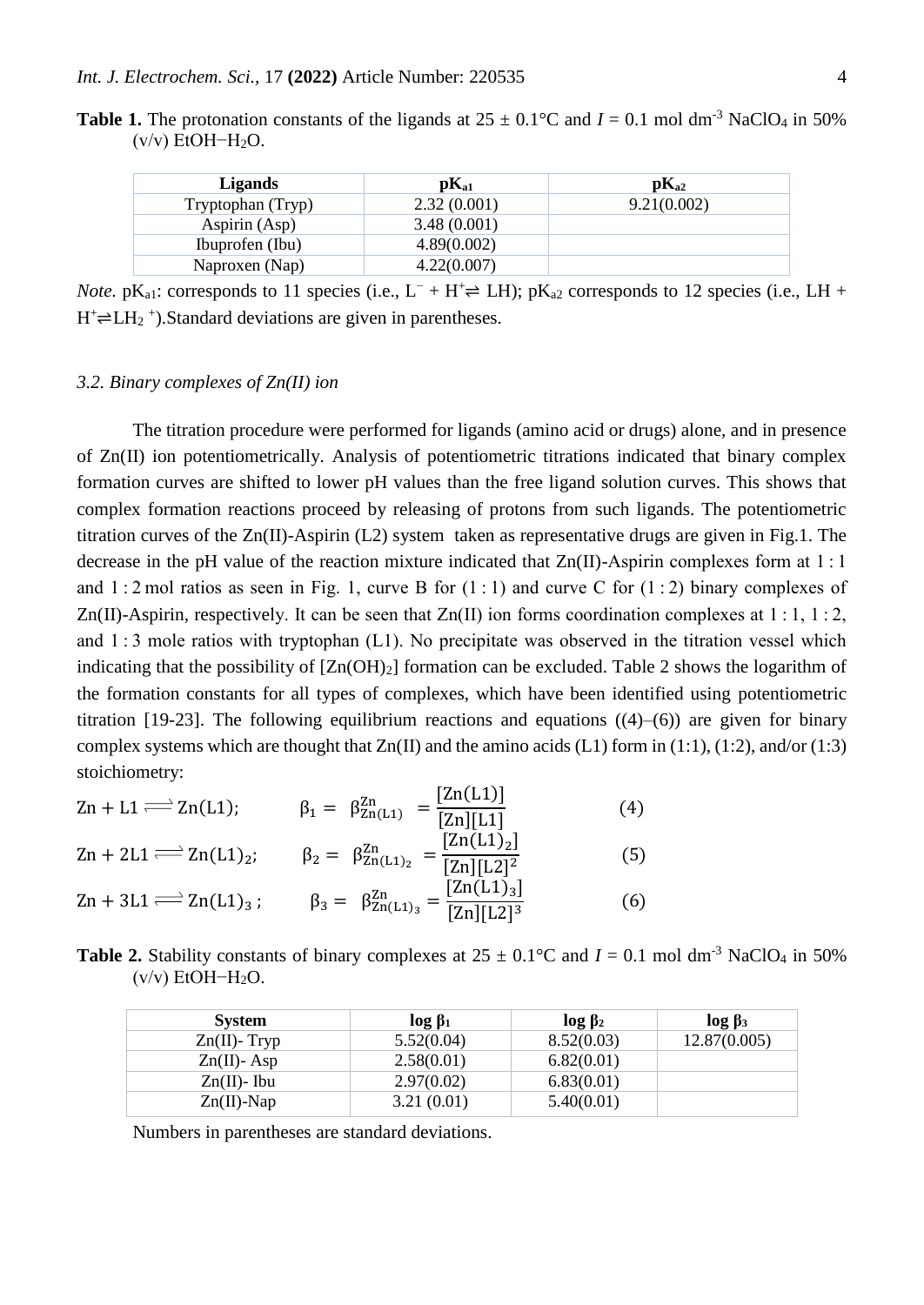

**Figure 2.** Potentiometric titration curves of binary complexes (at  $25 \pm 0.1$ °C and I = 0.1 mol dm<sup>-3</sup> NaClO<sub>4</sub> in 50% (v/v) EtOH−H<sub>2</sub>O). Curve A: Asp, curve B: Zn(II): Asp (1:1), and curve C:  $Zn(II)$ : Asp  $(1:2)$ .

#### *3.3. Ternary complexes of Zn(II) ion*

The stability constants of these complexes, which were formed, were calculated (according to [\(2\)](https://www.ncbi.nlm.nih.gov/pmc/articles/PMC4710965/#EEq1) and [\(3\)](https://www.ncbi.nlm.nih.gov/pmc/articles/PMC4710965/#EEq2)) with HYPERQUAD computer program [14] and given in [Table 3.](https://www.ncbi.nlm.nih.gov/pmc/articles/PMC4710965/table/tab2/) According to the method of calculation applied, the model of the best fit for the complexes under investigation has been found to be  $Zn(L1)(L2)$ . The  $Zn(\Pi)$  complex with amino acid is significantly more stable than the corresponding binary complexes with drugs (see Table 3). Consequently, in the presence of both ligands, tryptophan is primarily ligated to the Zn(II) ion, occupying four coordination position .This is followed by ligation of the drugs occupying the coordination positions remaining, i.e., the ternary complex formation could be considered in stepwise equilibria. The stability constants of the ternary systems in terms of secondary ligands follow this order  $[Zn(Tryp)(Nap)] = 9.77 > 7Zn(Tryp)(Iub)] = 8.98 > 7Zn(Tryp)(Asp) = 8.33$ . The species distribution of Ibuprofen (Ibu), taken as a representative drug, is given in Fig. 3. The mixed ligand species  $[Zn(L1)(Ibu)]$  starts to form at  $pH \sim 3.4$  and, with increasing pH, its concentration increases reaching a maximum of 98% at  $pH =$ 8.5. Therefore, the species  $Zn(L1)(Ibu)$  predominates in the physiological pH range. log  $K_{Zn(L1)(L2)}^{Zn(L1)}$ and  $\log K_{\rm Zn(L1)(L2)}^{\rm Zn(L2)}$ constants were calculated for ternary complexes according to equations (7 and 8) and compared with each other in order to decide which one of the ligands was contributing to formation of the ternary complexes, and which one is acting as the primary or secondary ligand [24]. The results obtained (Table 3) shown that tryptophan acts as the primary ligand.

$$
log K_{Zn(L1)L2}^{Zn(L1)} = log \beta_{Zn(L1)L2}^{Zn} - log K_{ZnL1}^{Zn}
$$
\n(7)

$$
log K_{Zn(L1)L2}^{Zn(L1)} = log \beta_{Zn(L1)L2}^{Zn} - log K_{ZnL2}^{Zn}
$$
\n(8)

The relative stability of the ternary complexes formed through stepwise mechanism, as compared to those of the corresponding binary complexes, is expressed in terms of ΔlogK as defined by the following equation [25]: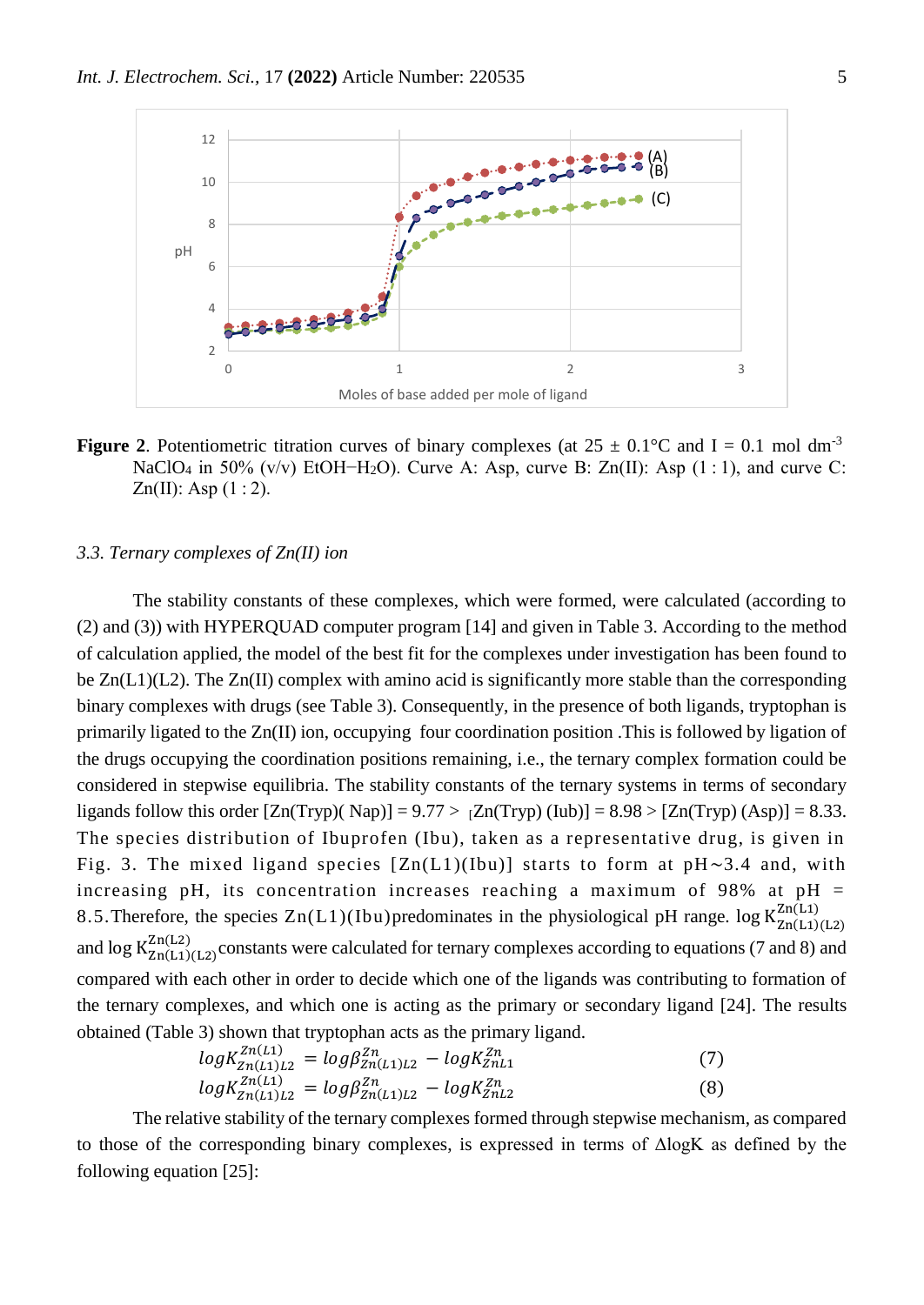*Int. J. Electrochem. Sci.,* 17 **(2022)** Article Number: 220535 6

$$
\Delta \log K = \log K_{Zn(L1)L2}^{Zn(L1)} - \log K_{Zn(L2)}^{Zn} \tag{9}
$$

The Δlog K values given in Table 3 are positive, this means that drugs form more stable complexes with [Zn(Tryp)] than with the free Zn(II) ion. The enhanced stability of ternary complexes in comparison to the binary complexes can also be explained by suggestion of inter-ligand interaction that exists between amino acid ligand and drugs.

Another parameter, which is percent relative stabilization (% RS) for quantifying the stability of a ternary complex, may be defined as [26]:

% R.S.=
$$
\left[\frac{\Delta \log K}{\log K_{Zn(L2)}^{Zn}}\right] \times 100\tag{10}
$$

For all systems, the parameter % R.S. is positive (Table 3). This may be considered as evidence for the occurrence of enhanced stabilities.

**Table 3.** Stability constants of ternary complexes at  $25 \pm 0.1^{\circ}\text{C}$  and  $I = 0.1$  mol dm<sup>-3</sup> NaClO<sub>4</sub> in 50% (v/v) EtOH−H2O.

| <b>System</b>        | $log\beta_{\text{Zn(L1)L2}}^{\text{Zn}}$ | $logK_{Zn(L1)L2}^{Zn(L1)}$ | $logK_{Zn(L1)(L2)}^{Zn(L2)}$ | $\Delta$ log K | $\%$ R.S. |
|----------------------|------------------------------------------|----------------------------|------------------------------|----------------|-----------|
| $Zn(II)$ - Tryp-Asp  | 8.33(0.003)                              | 2.81                       | 5.75                         | 0.23           | 8.91      |
| $Zn(II)$ - Tryp-Ibu  | 8.98 (0.001)                             | 3.46                       | 6.01                         | 0.49           | 16.50     |
| $Zn(II)$ - Tryp- Nap | 9.77(0.01)                               | 4.25                       | 6.56                         | 1.04           | 32.40     |



**Figure 3**. Distribution diagram of the species in the (1:1:1) Zn(II)-Try(L1)-Ibu(L2) ternary system (at  $25 \pm 0.1$ °C and I = 0.1 mol dm<sup>-3</sup> NaClO<sub>4</sub> in 50% (v/v) EtOH-H<sub>2</sub>O).

## **4. CONCLUSIONS**

In summary, in our study we have determined the stability constants of binary and ternary complexes of Zn(II) with tryptophan and some anti-Inflammatory drugs (e.g., aspirin, ibuprofen and